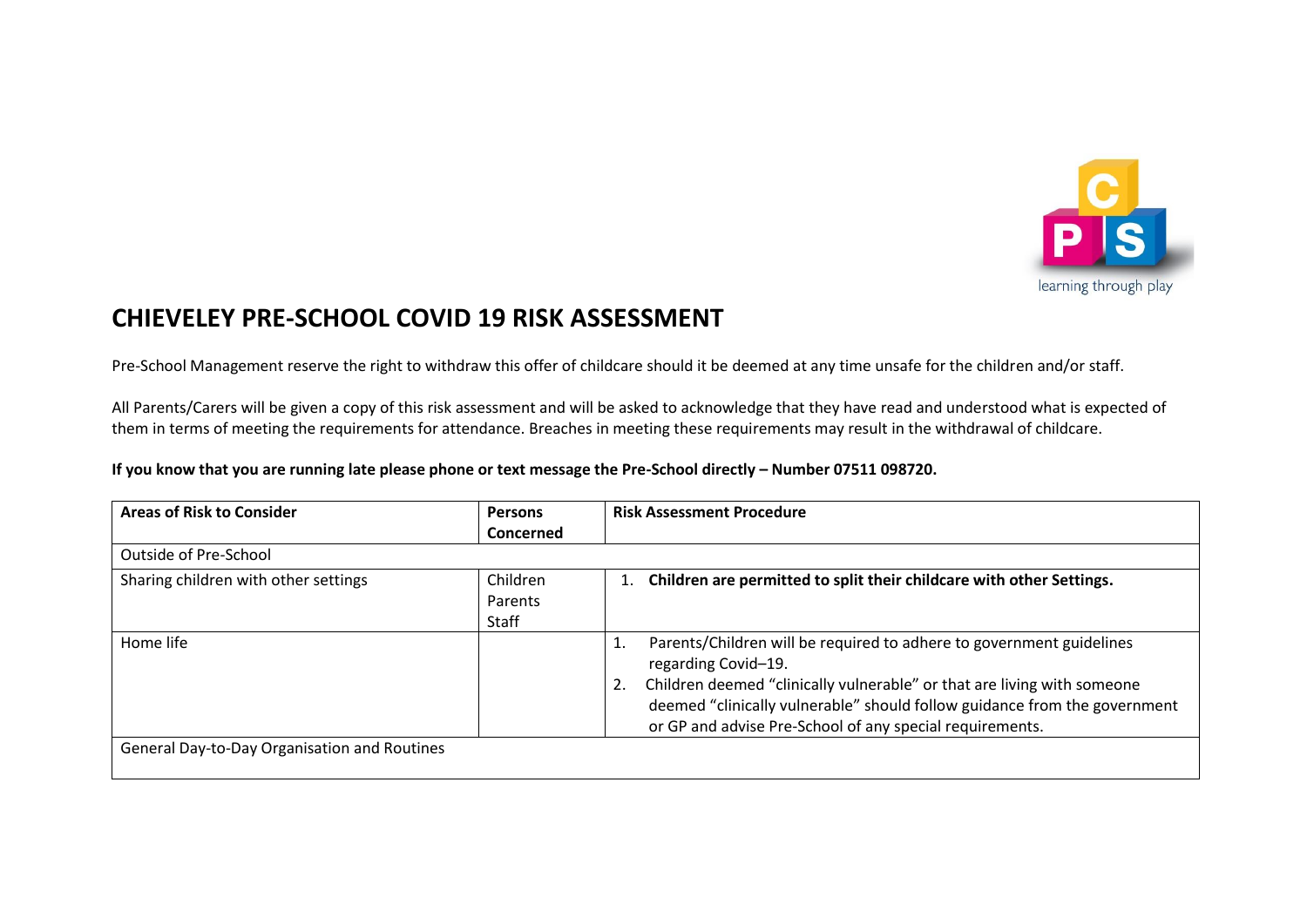| Arrival at Setting and Departure from Setting | Children<br>Parents<br>Staff | 1. Only children who are free of symptoms (or who have already isolated or               |
|-----------------------------------------------|------------------------------|------------------------------------------------------------------------------------------|
|                                               |                              | tested negative from a Lateral Flow test) will be allowed admittance to the              |
|                                               |                              | setting. Children with excessively runny noses and coughs, etc will be asked             |
|                                               |                              | to stay away from pre-school until better.                                               |
|                                               |                              | 2. Any child who requires paracetamol/ibuprofen before pre-school to reduce              |
|                                               |                              | their temperature will be denied entry until 48 hrs and/or symptom free.                 |
|                                               |                              | 3. Staff will wear face coverings at pick up and drop off times and when visitors        |
|                                               |                              | are in setting. With the exception of the Sensory Consortium Service team that           |
|                                               |                              | visit pre-school weekly.                                                                 |
|                                               |                              | 4. Children, staff and visitors will be requested to use hand sanitizing gel upon        |
|                                               |                              | arrival.                                                                                 |
|                                               |                              | 5. Only parents/careers who are symptom free or who have already self-isolated/          |
|                                               |                              | tested negative from a LFT/PCR test will be able to drop off or collect their child.     |
|                                               |                              | 6. Staff must ensure that extra opening and closing of the door does not affect          |
|                                               |                              | security and the door MUST be re-locked each time.                                       |
|                                               |                              | 7. Information exchange between staff and parents at drop-off and collection             |
|                                               |                              | should be limited. Parents/Staff should use telephone/text/email to share                |
|                                               |                              | information.                                                                             |
|                                               | Children                     | 1. All children and staff MUST use hand gel provided and wash their hands using          |
|                                               | <b>Staff</b>                 | soap and water after arrival in setting.                                                 |
|                                               |                              | 2. All children and staff will be reminded to wash their hands regularly throughout      |
|                                               |                              | the sessions and (as always) before food/ drink and after toileting.                     |
|                                               |                              | 3. Children should be encouraged to use the hand towels. Staff will help if<br>required. |
| <b>Tissues</b>                                | Children                     | 1. Tissues used for sneezes and runny noses should be placed in a bin (* see             |
|                                               | Staff                        | below rubbish disposal)                                                                  |
|                                               |                              | 2. Anyone who has touched a used tissue will be required to wash their hands.            |
| Provision of snacks, water and lunch          | Children                     | 1. Hot lunch will be provided by pre-school through Dolcie Catering, the kitchen         |
|                                               | Staff                        | staff that prepare the meals have access to Lateral flow testing 2 times a week.         |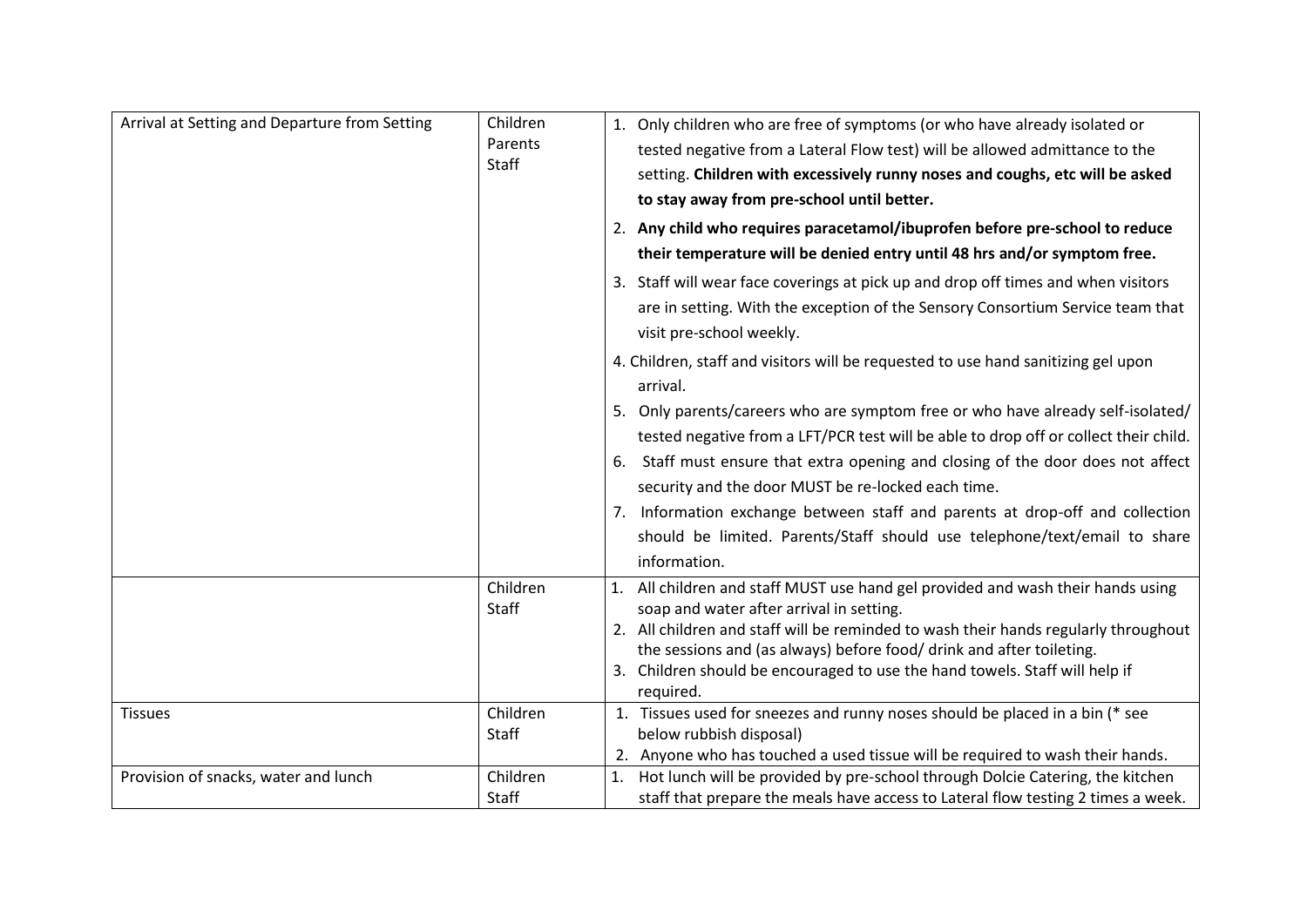|                                                |              | 2. Parents that provide a packed lunch for their child/ren must clearly label the     |
|------------------------------------------------|--------------|---------------------------------------------------------------------------------------|
|                                                |              | bag/lunch box. Please keep in mind our healthy eating policy when preparing           |
|                                                |              | your child's lunch box (we are also a nut free setting).                              |
|                                                |              | Parents/Carers are to provide their child with a clearly labelled water bottle.       |
|                                                |              | 4. Snack will be provided in morning and afternoon sessions. This will be             |
|                                                |              | monitored to ensure best hygiene practice.                                            |
| Sun Safety                                     | Children     | 1. Parents/Carers will be required to apply long-lasting sun screen prior to drop-    |
|                                                | Staff        | off. Staff will reapply at lunchtime (if required) if sun cream is provided. We can   |
|                                                |              | not share sun cream. Please clearly label sun cream bottles supplied.                 |
| Cleaning                                       | Children     | 1. Furniture, surfaces and toys will be cleaned at the start and end of each          |
|                                                | <b>Staff</b> | session/day.                                                                          |
|                                                |              | 2. Areas of setting which are considered 'high traffic' (door handles, toilets, taps, |
|                                                |              | etc) will be cleaned periodically throughout the day by a designated member of        |
|                                                |              | staff according to the Staff Rota.                                                    |
| <b>Rubbish Disposal</b>                        | <b>Staff</b> | 1. Rubbish bins in the main room, toilets, outside should be emptied regularly.       |
| Ventilation                                    | Children     | 1. Windows and internal doors to be opened regularly throughout the day to            |
|                                                | <b>Staff</b> | ensure maximum ventilation. Consideration to children/staff comfort will be           |
|                                                |              | taken into account.                                                                   |
| <b>Visitors</b>                                |              | 1. Visitors may be allowed on site during session times for purposes of child         |
|                                                |              | assessment or pre-school visit. Visitors MUST adhere to government guidance.          |
|                                                |              | 2. Any out-of-session emergency visitors MUST adhere to these Risk Assessment         |
|                                                |              | guidelines                                                                            |
| <b>Trips and Outings</b>                       |              | 1. All trips and outings have been cancelled currently, however this is under         |
|                                                |              | constant review. (this excludes walks around Chieveley village/area).                 |
| <b>Educational Activities</b>                  |              |                                                                                       |
| Provision of adult led activities and learning | Children     | 1. It is not a requirement for children and staff to distance in setting.             |
|                                                | <b>Staff</b> | 2. Resources will be sanitised at the end of each day.                                |
|                                                |              |                                                                                       |
| <b>Group Activities</b>                        | Children     | 1. Group activities will take place outside and inside pre-school.                    |
| Health, Self-Care and Well-Being               |              |                                                                                       |
| Children's self-care                           | Children     | 1. Children will be supported to wash their hands and staff will use verbal and       |
|                                                |              | visual reminders and this will be modelled for them.                                  |
|                                                |              | 2. Children will be reminded to sneeze into a tissue.                                 |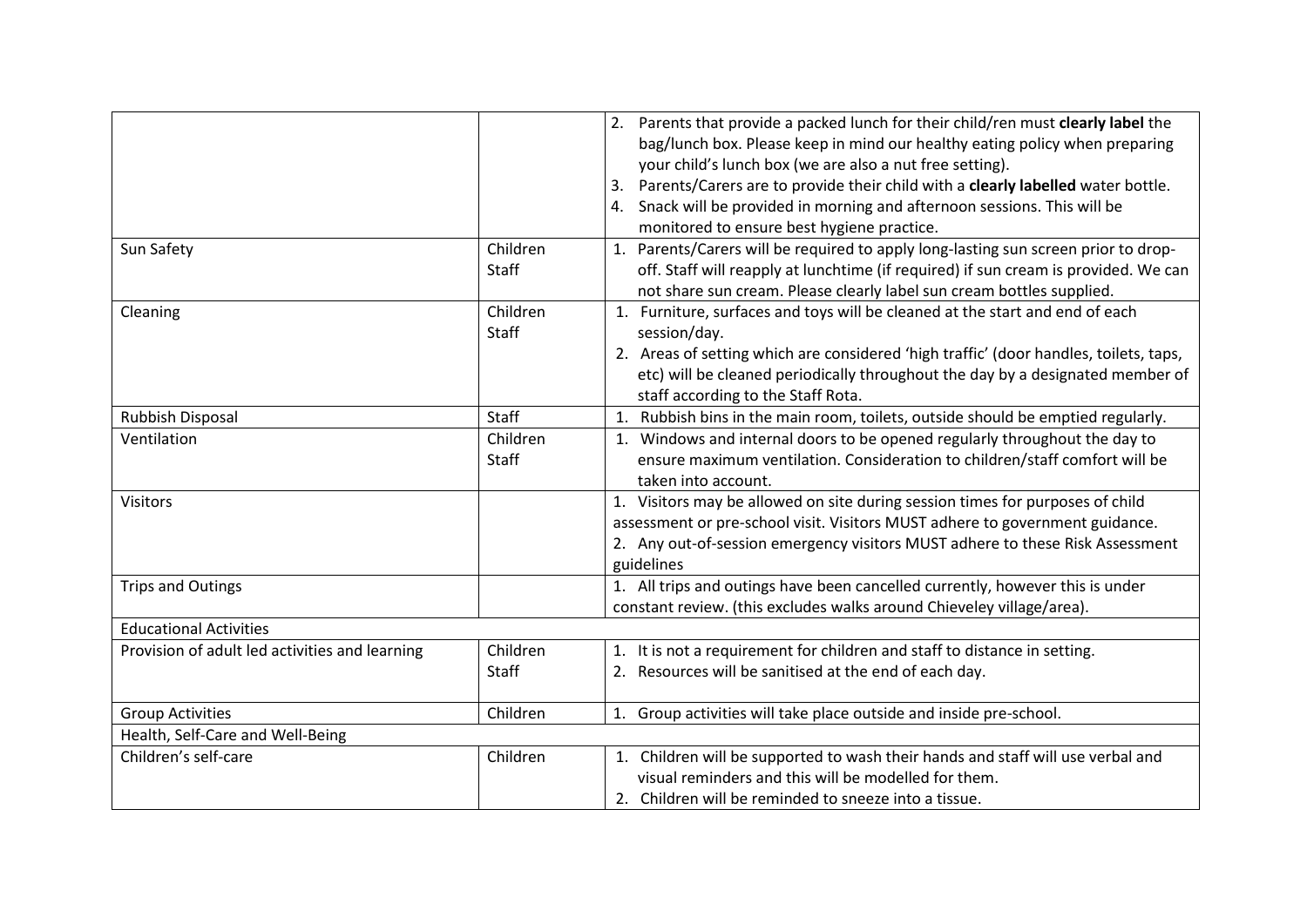|                                   |              | 3. Children will be reminded not to touch their face, eyes, nose and mouth.           |
|-----------------------------------|--------------|---------------------------------------------------------------------------------------|
|                                   |              | 4. Children will be encouraged to cough into the crook of the arm or hand.            |
| Children's emotional well-being   | Children     | 1. Children will be supported with their emotional well-being and staff will ensure   |
|                                   |              | that they feel safe and supported and that any questions are answered in an           |
|                                   |              | age-appropriate way.                                                                  |
|                                   |              | 2. If toys are brought in parents will be encouraged to take them home.               |
|                                   |              | Children should not bring their own toys to pre-school.                               |
| Nappy Changing                    | Children     | 1. Key staff will be responsible for all nappy changes or changes of clothes. Usual   |
|                                   | Staff        | robust hygiene procedures should be followed. Gloves, masks are available             |
| <b>First Aid</b>                  | Children     | 1. Staff should follow normal PPE procedures                                          |
|                                   | <b>Staff</b> |                                                                                       |
| Staffing                          |              |                                                                                       |
| Attendance                        | Staff        | 1. Staff should only attend work if they are symptom-free OR have completed an        |
|                                   |              | isolation period OR have been tested negative for covid-19.                           |
|                                   |              | 2. All staff are required to carry out a lateral flow test 2 times a week (Sunday and |
|                                   |              | Wednesday). Results to be reported to the manager.                                    |
| <b>Risk Awareness</b>             | Staff        | 1. All staff must read this Risk Assessment and confirm that they have read and       |
|                                   |              | understood the mandatory changes to procedure which will be required.                 |
| Deployment                        | <b>Staff</b> | 1. On days of low attendance staff may be given tasks away from the children.         |
|                                   |              | 2. Staff are not required to social distance from each other, however staff should    |
|                                   |              | always ensure best safety practice.                                                   |
|                                   |              | 3. Staff meetings will be organised remotely (this will be reviewed April 2022).      |
| <b>Staff Emotional Well-being</b> | Staff        | 1. As a team we will support each other. Staff who are feeling concerned or           |
|                                   |              | anxious must raise their concerns with their Manager or Committee and they            |
|                                   |              | will be heard with respect and support. Personal choices and decisions will           |
|                                   |              | not be judged.                                                                        |
| Resources                         | Staff        | 1. Each staff member will use their own mug etc                                       |
|                                   |              | 2. Each staff member will be allocated their own tablet.                              |
| Supplies                          | <b>Staff</b> | 1. Staff must ensure that stocks of resources and PPE are maintained.                 |
|                                   |              | 2. Staff must alert the manager when stocks begin to run low.                         |
| Clothing                          | Staff        | 1. Staff wear pre-school clothing and ensure it is clean for each day attending       |
|                                   |              | pre-school.                                                                           |
|                                   |              |                                                                                       |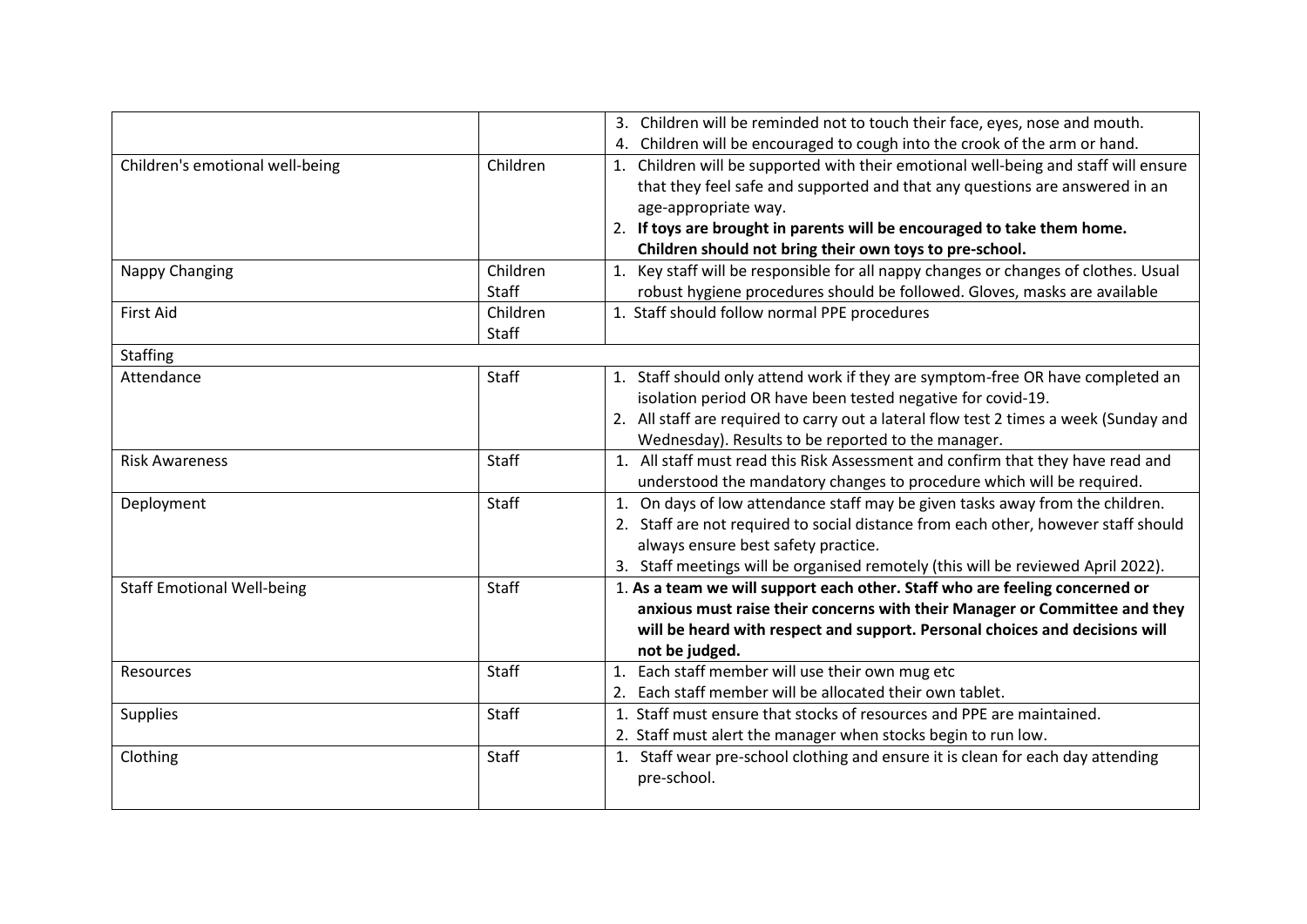| PPE<br>(Personal Protective Equipment)                   | Staff                                                                                                                                                                                                                                                                                                                                                                                                                                                                                                                                                                                                                                                                                                                                                                                                                                                                                                                                                                                                                                           | 1. Wearing a face covering or mask is not recommended in EY settings UNLESS<br>working with a symptomatic child awaiting collection. Staff are free to wear a<br>face covering if they wish.<br>2. Staff are requested to wear face coverings at pick up and drop off times.<br>3. Gloves and masks are available and may be worn during nappy changes,<br>medical incidents, etc.                                                                                                                                                                                                                                                                                                                                                                                                                                                                                                      |
|----------------------------------------------------------|-------------------------------------------------------------------------------------------------------------------------------------------------------------------------------------------------------------------------------------------------------------------------------------------------------------------------------------------------------------------------------------------------------------------------------------------------------------------------------------------------------------------------------------------------------------------------------------------------------------------------------------------------------------------------------------------------------------------------------------------------------------------------------------------------------------------------------------------------------------------------------------------------------------------------------------------------------------------------------------------------------------------------------------------------|-----------------------------------------------------------------------------------------------------------------------------------------------------------------------------------------------------------------------------------------------------------------------------------------------------------------------------------------------------------------------------------------------------------------------------------------------------------------------------------------------------------------------------------------------------------------------------------------------------------------------------------------------------------------------------------------------------------------------------------------------------------------------------------------------------------------------------------------------------------------------------------------|
| Transportation                                           | Staff                                                                                                                                                                                                                                                                                                                                                                                                                                                                                                                                                                                                                                                                                                                                                                                                                                                                                                                                                                                                                                           | 1. All staff should travel to and from the setting making sure they adhere to<br>government guidelines.                                                                                                                                                                                                                                                                                                                                                                                                                                                                                                                                                                                                                                                                                                                                                                                 |
| Procedure for responding to a suspected case of covid-19 |                                                                                                                                                                                                                                                                                                                                                                                                                                                                                                                                                                                                                                                                                                                                                                                                                                                                                                                                                                                                                                                 |                                                                                                                                                                                                                                                                                                                                                                                                                                                                                                                                                                                                                                                                                                                                                                                                                                                                                         |
| If a child develops symptoms in setting                  | 1. The child's Parents/Carers to be contacted immediately.<br>2. The child must be taken home to isolate as per NHS Guidelines.<br>3. The child will be isolated with one member of staff in a well-ventilated area (window open) while<br>awaiting collection. Their temperature will be monitored awaiting collection and they will be<br>kept comfortable.<br>4. Any toys which the child has been playing with must be washed immediately<br>5. All parents/carers will be informed that they MUST have a named adult available for collection<br>should this occur.<br>6. If an isolating child requires the toilet, the toilet will be cleaned immediately after use.<br>7. The member of staff should use PPE. They do not need to go home unless they display any<br>symptoms.<br>8. If a child test positive for Covid-19 or a parent of a child at setting. Pre-School will follow<br>government guidelines and advise from West Berks.<br>https://www.gov.uk/government/publications/coronavirus-covid-19-early-years-and-childcare- |                                                                                                                                                                                                                                                                                                                                                                                                                                                                                                                                                                                                                                                                                                                                                                                                                                                                                         |
| If a staff member develops symptoms in setting           | 4.                                                                                                                                                                                                                                                                                                                                                                                                                                                                                                                                                                                                                                                                                                                                                                                                                                                                                                                                                                                                                                              | closures/coronavirus-covid-19-early-years-and-childcare-closures<br>1. The member of staff will be asked to leave immediately if they are well enough to travel alone.<br>2. Should the member of staff require assistance to make the journey home their emergency<br>contact will be contacted and they will remain in isolation until collected.<br>3. Any staff with symptoms will be required to self-isolate and take a test as per NHS Guidelines and<br>the Committee will be informed that this is the case. The staff member can return to pre-school<br>if the test returns negative and they are well again.<br>Should a member of staff need to leave the Manager will assess ratios. Other staff / Bank staff<br>may need to be called in. In the unlikely event that a member of staff leaving results in only the<br>Manager being on site then the setting will close. |